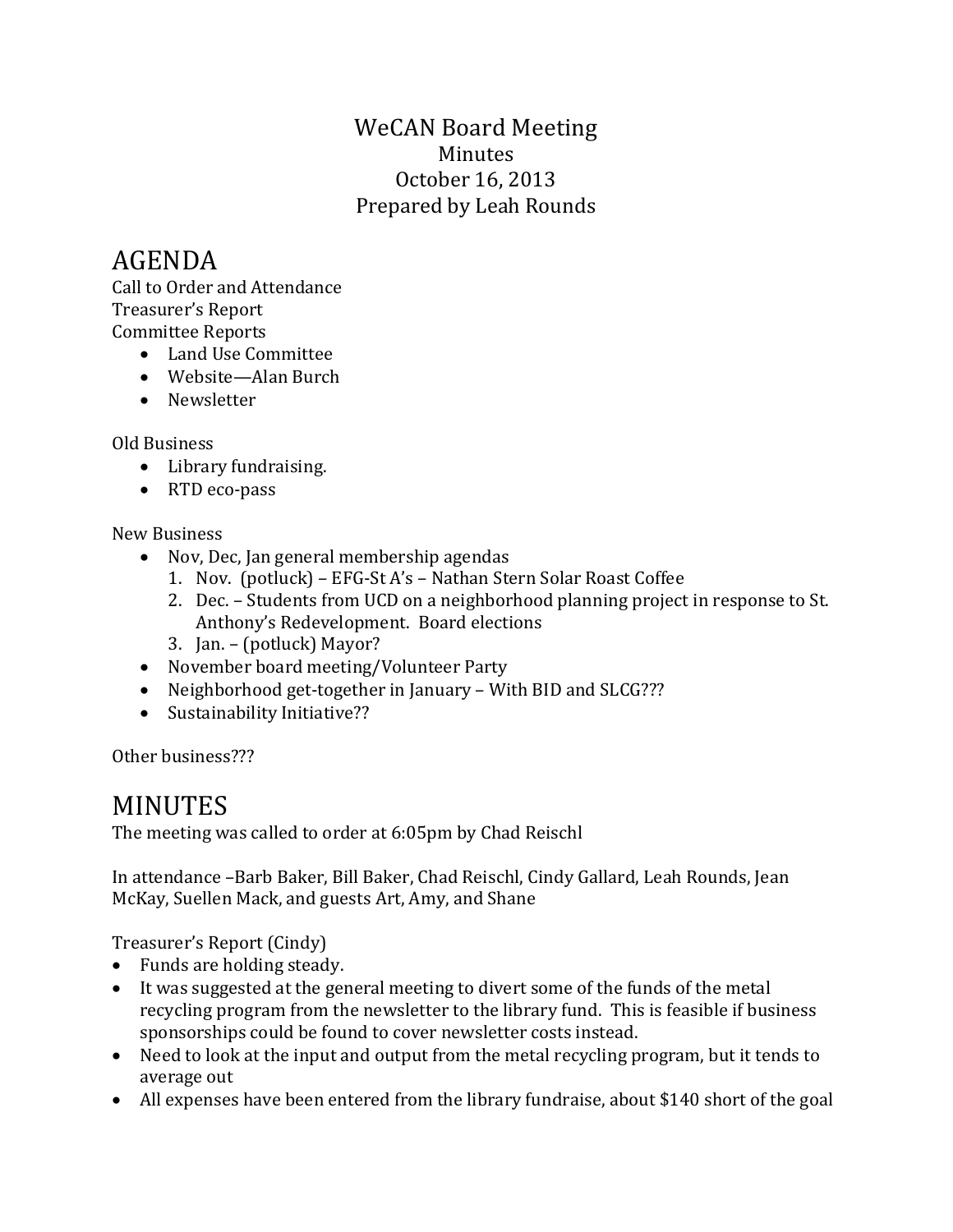Committee Reports

• Land Use (Chad) – Meeting with Cameron from EFG this month to go over the changes to the General Development Plan (GDP) so board can take a vote on it. Cameron will be at next month's general meeting to present the information, can get a general consensuses from the membership then. GDP will go to the planning board Nov. 20th, and possibly earlier, and need a letter from WeCAN at that time.

#### Old Business

- Library Fundraising (Barb)
	- Decided to work the next year to reach fundraising goal of \$4k. Have raised almost \$1.5k, received a matching \$1k donation match, so just need to raise \$2.5k-2.6k
	- Next steps? Another party? Divert metal recycling funds?
	- Businesses that sponsor get a free month of advertising. Possibly offer businesses a range of sponsorship prices with an ad size that matches accordingly. Concern that there isn't too much space in the newsletter to have many ads. Businesses would get an online ad the rest of the year.
	- It costs \$150 a month from Office Depot for colored, double-sided prints. Corporate price of 7cents a copy. Amy and Shane will look at their company to find out their corporate rates
	- Barbara and Amy will look at various sizes and price ranges for sponsorship/ad
	- May want to target new businesses, may get more responses this way. Possible get a business to sponsor several months in a row.

#### New Business

• Amy and Shane – Recently installed a kitchen in the basement without knowing to go to the city for permitting first. There is an appeals process under the disability clause (this kitchen was built for disabled family members), so the kitchen does not have to be torn out and redone. Requesting a letter from WeCAN for approval of this appeal. Currently the permits are displayed. Shane will present to the general membership in Nov to get support. Take a vote there and pass a petition to be signed. All moved in favor of letting Shane and Amy present in Nov, it was seconded and all voted in favor.

### • Announcements

- o Planning students from UC-Denver have come up with "next steps for West Colfax" for the St. Anthony's site. They're holding a mock public meeting to practice and get more input from community members. It will be on Oct 22nd at 6pm at Confluence Ministries (1400 Quitman St). An email blast will be sent out to get more involvement.
- o Denver and Lakewood planners are holding a public meeting to talk about the Sheridan Light-rail station. Held Oct. 17 and 6pm at Cowell elementary. They want to know what opportunities we'd like to see developing in our neighborhood. There will be 2 more public meetings coming up on this as well.
- Future planning for general membership meetings